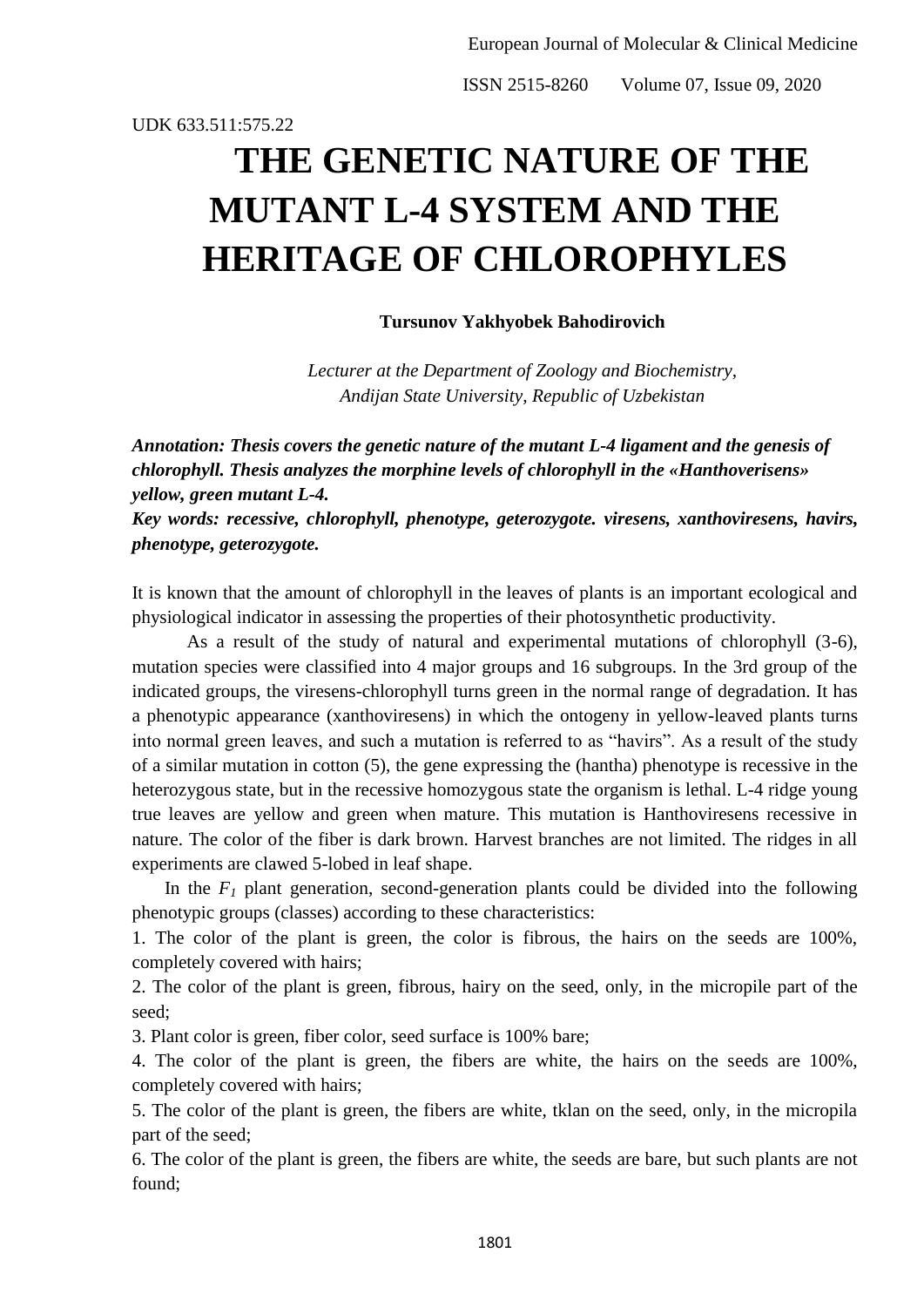7. Plant color yellow-green, fibrous color, seed coat 100%, completely covered with hairs;

8. The color of the plant is yellow-green, fibrous, hairy on the seed, only, in the micropila part;

9. Plant color yellow-green, fibrous, seeds 100% hairless, bare;

10. The color of the plant is yellow-green, the fibers are white, the top of the seed is covered with a bunch of hairs, the hairs are 100%;

11. The color of the plant is yellow-green, the fibers are white, the hairs on the seeds, only, in the micropile part;

12. Plant color is yellow-green, fiber is white, seeds are 100% hairless, bare (table).

 It should be noted that we did not encounter seed-bare plants in fibrous white phenogroups. This may be due to a lack of *F<sup>2</sup>* plants, or an interaction of other genes. to determine this, we analyzed the backbone hybrid plants using the L-105 (bare-seeded) ridge where the *F<sup>1</sup>* plants had a recessive state of the mark.

 To clearly understand the relationship in character inheritance, we examined the cases of inheritance of each character separately.

We were completely convinced that the  $F_I$  plants in terms of plant color were all green and that the L-105 ridge was completely superior to the L-4 in this character.

It was possible to group *F2*plants:

1. Green plants;

2. Yellow-green plants;

 Of the 81 plants studied, 67 were green and 14 were yellow-green in color, the theoretical ratio was close to 3:1,  $\chi^2$ =2,58, P=0,20-0,05. 65 in fiber color and 16 white, control the ratio is close to 3:1,  $\chi^2$ =1,19 P=0,50-0,20. The division of the seed into 3 phenogroups was 100% possible: the seed was 100% hairy-38, the seed was only micropila -39 and the seed was hairless naked, -4 theoretical ratios

6:9:1,  $\chi^2$ =3,07, P=0,50-0,20.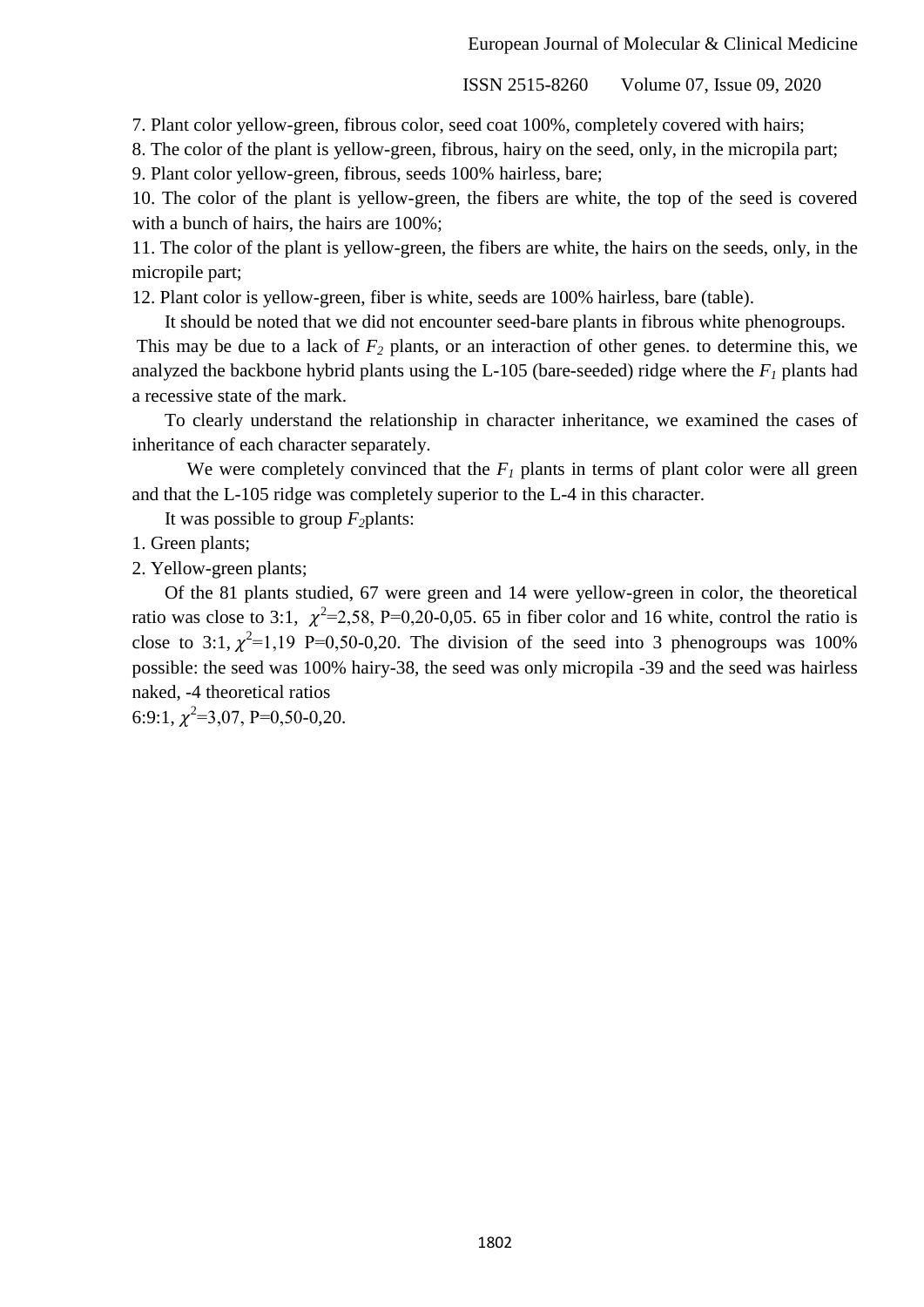Inheritance of plant color, fiber color, and hairs on seeds in L-4 and L-105 ridge hybrid plants and their relationship.

*Table*

|                         |                                |             | Plant color |    |            |             |    |                |             |    |            |                |              |               |                      |          |              |
|-------------------------|--------------------------------|-------------|-------------|----|------------|-------------|----|----------------|-------------|----|------------|----------------|--------------|---------------|----------------------|----------|--------------|
|                         |                                |             | green       |    |            |             |    |                |             |    |            | yellow         |              |               | theoretically        |          |              |
| S/                      |                                |             | colored     |    |            | fiber color |    |                | fiber color |    |            |                |              |               |                      |          |              |
| $\mathbf n$             | Thing                          | $\mathbf n$ |             |    |            | white       |    |                | colored     |    |            | white          |              |               | expected             | $\chi^2$ | $\mathbf{P}$ |
|                         |                                |             | wool kind   |    | wool kind  |             |    | wool kind      |             |    | wool kind  |                |              | relationships |                      |          |              |
| $N_2$                   |                                |             |             |    |            |             |    |                |             |    |            |                |              |               |                      |          |              |
|                         |                                |             | <b>OS</b>   | ms | $\Gamma S$ | <b>OS</b>   | ms | $\Gamma S$     | <b>OS</b>   | ms | $\Gamma S$ | <b>OS</b>      | ms           | $\Gamma S$    |                      |          |              |
| $\mathbf{1}$            | $L-4$                          | 40          |             |    |            |             |    |                |             |    |            |                |              |               |                      |          |              |
|                         |                                |             |             |    |            |             |    |                | 40          |    |            |                |              |               |                      |          |              |
| $\overline{2}$          | $F_1$ L-4 x L-105              | 30          |             |    |            |             |    |                |             |    |            |                |              |               |                      |          |              |
|                         |                                |             |             | 30 |            |             |    |                |             |    |            |                |              |               |                      |          |              |
| $\mathbf{3}$            | $F_b(L-4 \times L-105) \times$ | 39          |             |    |            |             |    |                |             |    |            |                |              |               | 6:2:6:2              | 5,095    | $0,20-0,05$  |
|                         | $L-105$                        |             |             | 12 | 8          |             | 12 | $\overline{7}$ |             |    |            |                |              |               |                      |          |              |
| $\overline{\mathbf{4}}$ | $F_2$ L-4 x L-105              | 81          |             |    |            |             |    |                |             |    |            |                |              |               | 54:81:9:18:27:3:18:2 | 11,57    | $0,50-0,20$  |
|                         |                                |             | 25          | 27 | 2          | 5           | 8  |                | 6           | 3  | 2          | $\overline{2}$ | $\mathbf{1}$ |               | 4:3:6:9:1            |          |              |
| 5                       | $L-105$                        | 30          |             |    |            |             |    |                |             |    |            |                |              |               |                      |          |              |
|                         |                                |             |             |    |            |             |    | 30             |             |    |            |                |              |               |                      |          |              |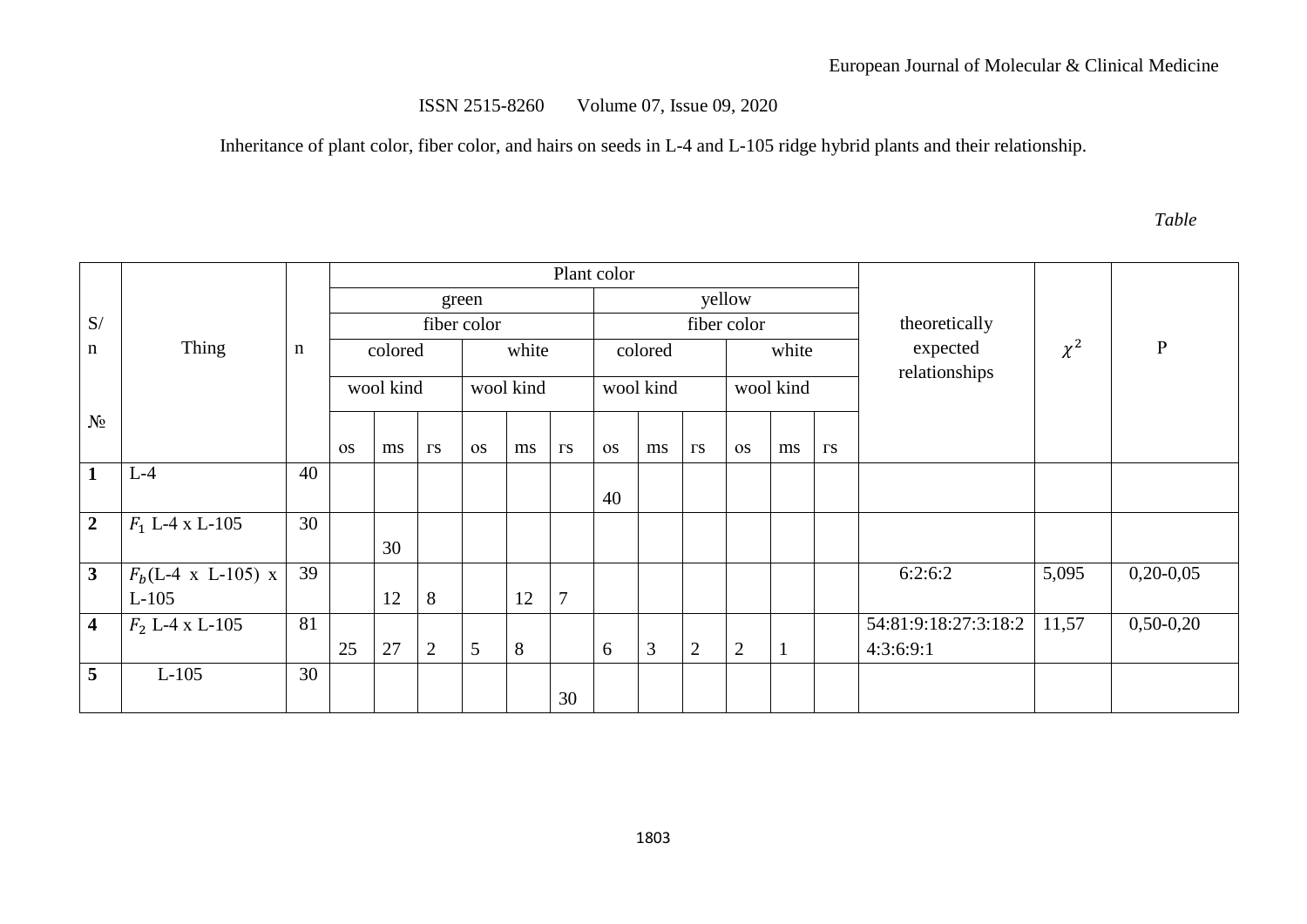To determine why the  $F_I$  plant is heterozygous for the allele gene on these traits and how the genes that control these traits interact (L-4 x L-105) x 39 plants that studied the L-105  $F_b$ plant could be divided into the following phenotypic groups:

1. Green plant, fiber color, seed hairless, only, in the micropile part of the seed;

2. Green plant, fiber color, seed surface 100% hairless bare;

3. Green plant, white fibers, seed hair, only, in the micropile part of the seed:

4. Green plant, fiber white, seeds 100% hairless, bare.

 Among the Beccross plants, no biotypes of 100% hairy, yellow-green plant and fibrous dark brown (similar to L-4 ridge) seeds were identified.

 The theoretical ratio of the 4 phenograms studied was close to 6: 2: 6: 2, in absolute numbers 12: 8: 12: 7,  $X^2 = 5,095$ , P=0,20-0,05. Evidence from this experiment showed that F<sub>1</sub> is a plant that controls three traits, plant color

 $rp$  -rp<sup>1</sup>, fiber color  $Br^{Li} - br^{Li}$ , and hair control genes  $F_{t_1} - f_{t_1}$  and  $F_{t_1}F_{t_1}$  $\frac{F_t_1 r_c}{f_{t_1} F_c}$ (Abzalov, et al. 176) are tetrageterozygous, indicating that the characters are freely inherited in an unrelated state. Participating allelic and non-allelic genes interact- genes responsible for plant color  $(r_p r_p$ green),  $(r_p^{-1}r_p^{-1})$ - yellow green) genes  $r_p > r_p^{-1}$ , fiber color (Br<sup>Li</sup>- dark brown, br<sup>Li</sup>- fiber white), Br<sup>Li</sup> br<sup>Li</sup>Hairs on and seeds  $F_{t_1}$ - $F_{b_1}$ , $F_{t_2}$ - feathers develop in the micropyle part of the seed,  $F_c$ feathers develop in the aunt and side of the seed,  $F_3$  and  $F_c$  in joining (25%, according to Usmanova, Abzalov),  $f_{t_1} f_{t_1} \frac{f_{t_3} F_{t_3}}{f_{t_3} F_{t_4}}$  $\frac{f_{ts}^{12}c}{f_{ts}F_c}$  genotype seed 100% hairless, bare, L-105 ridge-like. Therefore,  $F_b$ ,  $F_2$  indicate the following genotype of the ridges involved in hybridization, even if the size of the plants is smaller. L-4-  $-r_p^{-1}r_p^{-1}Br^{Li}Br^{Li}F_{t_1}F_{t_2}F_{t_3}F_{t_4}F_{t_5}F_{t_6}F_{t_7}F_{t_8}F_{t_9}F_{t_1}F_{t_2}F_{t_3}F_{t_4}F_{t_5}F_{t_6}F_{t_7}F_{t_8}F_{t_9}F_{t_0}F_{t_0}F_{t_0}F_{t_0}F_{t_0}F_{t_0}F_{t_0}F_{t_0}F_{t_0}$  $F_t$ <sub>2</sub> $F$  $L-$ 105alsor<sub>n</sub> $r_p$ br<sup>Li</sup>br<sup>Li</sup>f<sub>t1</sub>f<sub>t1</sub> $\frac{f_{t_3}F_{t_4}}{f_{t_1}}$  $f_t$ <sub>2</sub> $F$ 

This mutant form is taken from the collection of the gene pool of the Research Institute of Cotton Breeding, Seed Production and Agrotechnology under the Ministry of Agriculture of Uzbekistan. (collection №011276) Representative Nanjing belongs to the American selection,In the "Laboratory of Private and Applied Genetics of Plants" of the Institute of Genetics and Experimental Biology of the Academy of Sciences of the Republic of Uzbekistan for several years by self-pollination separated the "viresent " mutant on the phenotype "xanthoviresens"and stored in the form of an L-4 ridge. According to the literature, this mutant is of a recessive nature (4). The second ridge L-3 is separated from the collection form №011233 Rowden Mavloni of the Research Institute of Cotton Breeding, Seed Production and Cultivation Agrotechnologies by self-pollination and has a distinctive anthocyanin color. Anthocyanin color is at the base of the plant, in the leaf veins, the flower is yellower, the pods are green. Both ridges have 5 lobes on the leaf shape, the fruiting branches are not limited. The fibers of the L-4 ridge are dark brown, while those of the L-3 are white. The L-3 ridge has the  $r_p r_p R_{st}^v R_{st}^v$  genotype according to the literature evidence on anthocyanin color. [14]

The studies provide an analysis of the results obtained on the inheritance of plant color and chlorophyll content in  $F_2$  plants

The 63  $F_2$  plants studied could be divided into three phenotypic groups according to plant color: anthocyanin - 9, green - 33 and yellow - 21, their ratio was close to 1:2:1,  $\chi^2 = 6,102$ , P-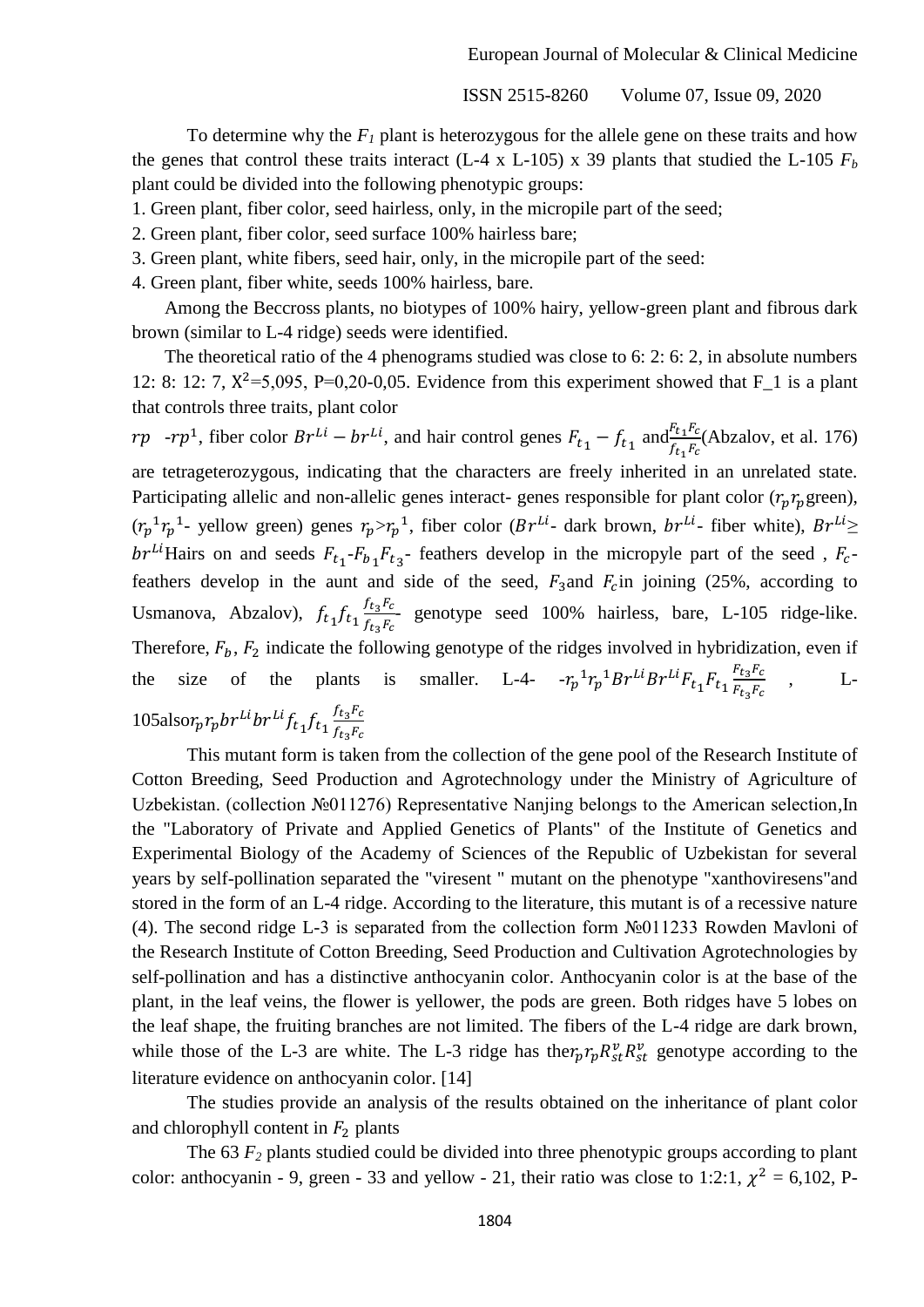0,20-0,05. This suggests that parental forms differ in allelic states of a gene. The amount of chlorophyll in plants  $F_2$  was as follows: "a"+"b" –  $X=0,79\pm0,04$ , "a"-  $0,49\pm0,03$ , "b" –  $0,32\pm0,04$  was found to be high.

In *F<sup>2</sup>* plants, it was possible to observe a specific pattern in heredity by chlorophyll content in phenotypic groups separated by plant color. The highest value for this sign is in green leafy plants "a"+"b" –  $X=0.99\pm0.02$ , "a" –  $X=0.62\pm0.03$ , "b" -  $X=0.40\pm0.02$ , the degree of variability is high. In second place are anthocyanins (similar to the L-3 ridge), "a"+ "b"-X  $=0.92\pm0.06$ , "a"-X  $=0.5\pm0.04$  and "b"-X=0.42 $\pm$ 0.03, in yellow plants the same index was recorded in the L-4 ridge, ie "a"+"b"-  $X=0.56\pm0.03$ , "a"- $X=0.35\pm0.02$ , "b"- $X=0.22\pm0.02$ , the variability V was found to be very high. Evidence obtained in the experiment suggests that in this hybrid combination, the parent forms were found to differ sharply from each other in terms of total chlorophyll content. The amount of chlorophyll was determined on anSF-16 spectrofotometer using 80% acetone. 633 nm, and 645 nm were used for chlorophylls. The firstgeneration plants of the L-4 and L-3 systems had a green plant phenotype, no yellow leaves, and the fiber color was found to be intermediate, i.e., novvot color. Hybridological analysis shows that xanthoviresens is a recessive mutation, that the fiber color is inherited in a state of incomplete dominance, and that there is no reciprocal difference in the traits studied in the  $F_1$ . 4хL-3 andL-3хL-4 hybrids.

L-4 and L-3 ridges differ greatly in the amount of chlorophyll. In the L-4 ridge, "a"+"b" chlorophyll - 0.54 $\pm$ 0.06, "a"-0.36 $\pm$ 0.04, "b"-0.18 $\pm$ 0.02, in the L-3 system "a"+"b"-1.70 $\pm$ 0.37, "a"-1.16  $\pm$  0.11, "b" - 0.62  $\pm$  0.15. First-generation plants in L-4xL-3 "a"+"b" -1,35 $\pm$ 0,06, "a" – 0,89 $\pm$ 0,04, "b" –0,56 $\pm$ 0,04, dominance the coefficient was hp = 0.43, 0.1, 0.73, 0.40, 0.32, 0.23, respectively, and in both cases an incomplete superiority of the high-performance ridge was determined.

Thus, in  $F_1$  reciprocal plants, the dominance index hp was observed to be intermediate, with the L-3 ridge oriented to the side. However, it was found that the difference in the chlorophyll content of the leaves of  $F_I$  reciprocal plants was not significant due to mutations in the L-4 system, mainly due to changes in the nuclear gene.

| $N_2$          | Material   | Chlorop<br>hyll           | n  |          | The average value of the classes,<br>calculated as $mg / g$ per wet leaf |          |          |          | $X \pm m$ | Δ               | V    | Hp   |      |
|----------------|------------|---------------------------|----|----------|--------------------------------------------------------------------------|----------|----------|----------|-----------|-----------------|------|------|------|
|                |            |                           |    | 0,2<br>5 | 0,7<br>5                                                                 | 1,2<br>5 | 1,7<br>5 | 2,2<br>5 | 2,7<br>5  |                 |      |      |      |
|                | $L-4$      | "a" $\pm$ "b"             | 10 | 3        | 7                                                                        |          |          |          |           | $0,54\pm0,06$   | 6,53 | 11,9 |      |
|                |            | $a^{\prime\prime}$        | 10 | 10       |                                                                          |          |          |          |           | $0,36\pm0.04$   | 4,85 | 13,2 |      |
|                |            | $\mathbf{a}$ <sup>3</sup> | 10 | 10       |                                                                          |          |          |          |           | $0,18{\pm}0,02$ | 2,21 | 12,3 |      |
| $\overline{2}$ | $F_1(L3xL$ | "a" $\pm$ "b"             | 10 |          |                                                                          | 10       |          |          |           | $1,37\pm0,04$   | 4,38 | 3,19 | 0,43 |
|                | 4)         |                           |    |          |                                                                          |          |          |          |           |                 |      |      |      |
|                |            | $a^{\prime\prime}$        | 10 |          | 10                                                                       |          |          |          |           | $0,80\pm0,02$   | 1,63 | 2,02 | 0,1  |
|                |            | $\mathbf{a}$ <sup>3</sup> | 10 |          | 10                                                                       |          |          |          |           | $0,56 \pm 0.04$ | 4,57 | 8,11 | 0,73 |
| 3              | $F_1(L3xL$ | "a" $\pm$ "b"             | 10 |          |                                                                          | 9        |          |          |           | $1,35\pm0,06$   | 6,06 | 4,48 | 0,40 |

"Hanthoviresens" - hereditary mutation of yellowish green and its relationship to chlorophyll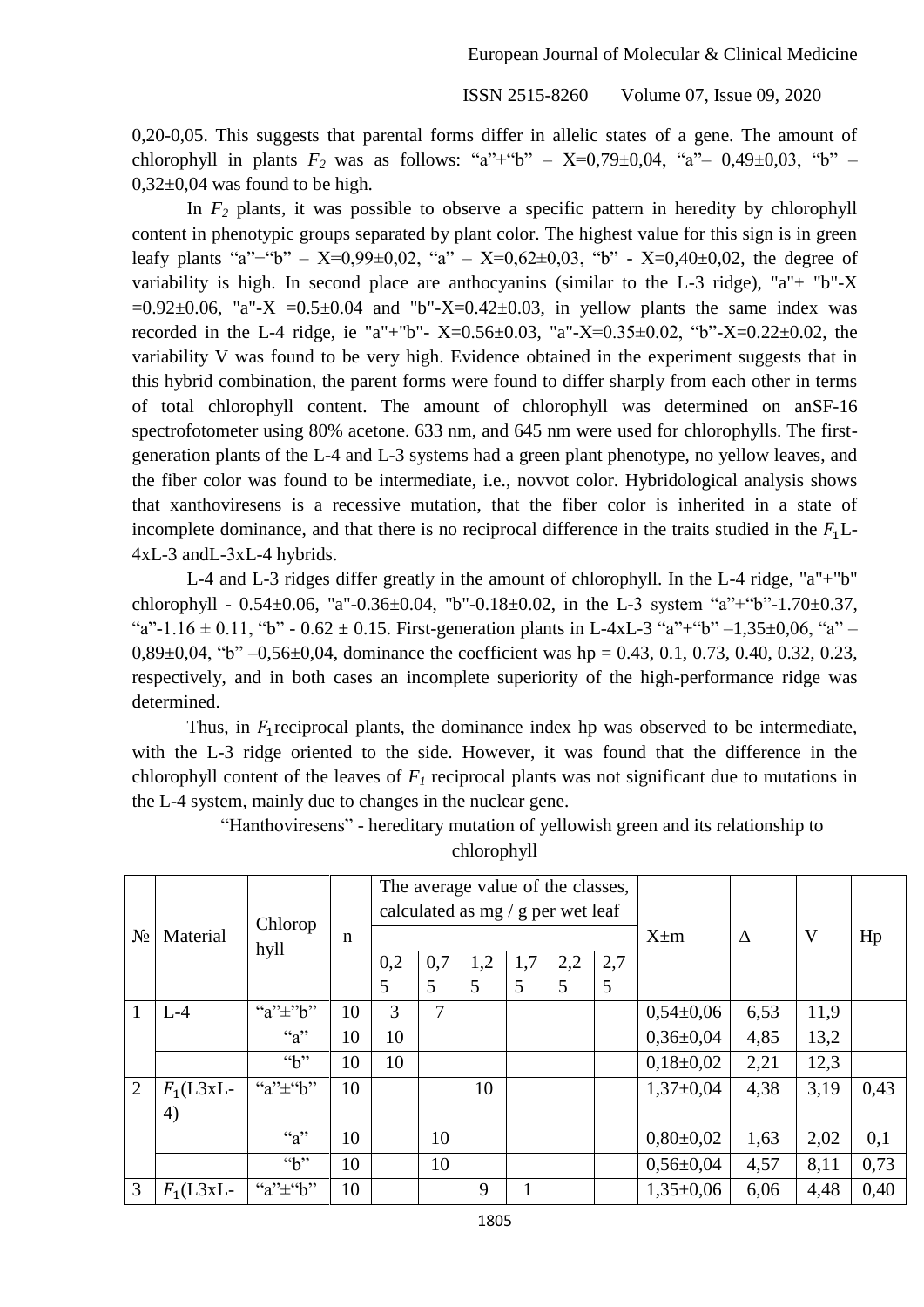#### European Journal of Molecular & Clinical Medicine

ISSN 2515-8260 Volume 07, Issue 09, 2020

|                | 4)         |                                |    |                |                |              |                |  |                 |      |      |      |
|----------------|------------|--------------------------------|----|----------------|----------------|--------------|----------------|--|-----------------|------|------|------|
|                |            | $a^{\prime\prime}$             | 10 |                | 10             |              |                |  | $0,89 \pm 0,04$ | 4,22 | 4,71 | 0,32 |
|                |            | $\overline{b}$                 | 10 | 8              | $\overline{2}$ |              |                |  | $0,45\pm0,04$   | 4,45 | 9,78 | 0,23 |
| $\overline{4}$ | $L-3$      | "a" $\pm$ "b"                  | 10 |                |                |              | 10             |  | $1,70\pm0,37$   | 0,14 | 8,31 |      |
|                |            | $a^{\prime\prime}$             | 10 |                | 5              | 5            |                |  | $1,16\pm0,11$   | 0,27 | 7,44 |      |
|                |            | $\mathfrak{S}^{\prime\prime}$  | 10 | $\overline{7}$ | 3              |              |                |  | $0,62{\pm}0,15$ | 0,12 | 4,21 |      |
| $\overline{5}$ | $F_2(L3xL$ | "a" $\pm$ "b"                  | 63 | 11             | 33             | 16           | $\overline{3}$ |  | $0,79 \pm 0,04$ | 0,33 | 42,3 |      |
|                | 4)         |                                |    |                |                |              |                |  |                 |      |      |      |
|                |            | $a^{\prime\prime}$             | 63 | 32             | 30             | $\mathbf{1}$ |                |  | $0,49\pm0,03$   | 0,25 | 38,4 |      |
|                |            | $\mathfrak{S}^{\prime\prime}$  | 63 | 54             | 9              |              |                |  | $0,32\pm0,04$   | 0,17 | 35,4 |      |
| 6              | Of which:  | $\overline{a}$ " $\pm$ " $b$ " | 9  |                | 6              | 3            |                |  | $0,92\pm0,06$   | 0,18 | 20,4 |      |
|                | anthocya   |                                |    |                |                |              |                |  |                 |      |      |      |
|                | nin        |                                |    |                |                |              |                |  |                 |      |      |      |
|                |            | $a^{\prime\prime}$             | 9  | $\overline{4}$ | 5              |              |                |  | $0,50\pm0,04$   | 0,14 | 28,6 |      |
|                |            | $\overline{b}$                 | 9  | 6              | 3              |              |                |  | $0,42{\pm}0,03$ | 0,10 | 25,4 |      |
| $\overline{7}$ | Green      | "a" $\pm$ "b"                  | 33 | $\mathbf{1}$   | 16             | 15           | $\mathbf{1}$   |  | $0,99 \pm 0,02$ | 0,25 | 26,0 |      |
|                |            | $a^{\prime\prime}$             | 33 | 9              | 23             | $\mathbf{1}$ |                |  | $0,62{\pm}0,03$ | 0,19 | 31,6 |      |
|                |            | $\mathbf{a}$ <sup>3</sup>      | 33 | 28             | 5              |              |                |  | $0,40\pm0,02$   | 0,10 | 23,5 |      |
| 8              | Yellow     | "a" $\pm$ "b"                  | 21 | 10             | 11             |              |                |  | $0,56 \pm 0,03$ | 0,17 | 30,7 |      |
|                |            | $a^{\prime\prime}$             | 21 | 19             | $\overline{2}$ |              |                |  | $0,35\pm0,02$   | 0,11 | 32,7 |      |
|                |            | $\overline{b}$                 | 21 | 20             | $\mathbf{1}$   |              |                |  | $0,22\pm0,02$   | 0,10 | 47,4 |      |

## **References.**

1. Abdullaev Kh.A., Karimov Kh.Kh. Index of photosynthesis in cotton breeding, Dushanbe, 2011, ed., Donish, 267 p.

2. Abzalov M.F., Tursunov. Y.B., Zhurakulov. G.N. On the genetics of anthocyanin coloration of the cotton plant G.hirsutum L. Reports of the Academy of Sciences of the Republic of Uzbekistan No. 3-4, Tashkent, 2009. P. 101-103

3. Krasichkova G.B., Asoeva L.M., Giller Yu.E., Sanginov B.S. The content of plastid pigments in the generations of fine-fiber cotton hybrids // Dokl AN. Tazh SSR.-1988, Vol. 31 No. 11, S. 756-759

4. Lemaeva A.M. // Cotton growing, 1973, No. 7.s.41-73

5. Mansurov A.N. Physiological-genetic analysis of the signs of photosynthesis and productivity

- in cotton, Diss. Cand. Biol. Science Dushanbe, IFi BR AN RT, 1991, -156 p.
- 6. Nosirov Yu.S. Photosynthesis and genetics of chloroplasts M., Nauka, 1975, 143 p.
- 7. Artamonov V.I. Entertaining plant physiology. M .: Agropromizdat, 1991.
- 8. Berdonosov S.S., Berdonosov P.S. Handbook of General Chemistry. M .: AST Astrel, 2002.
- 9. Pchelov A.M. Nature and her life. L .: Life, 1990.
- 10. Atkins P. Molecules. M .: Mir, 1991
- 11. Deisenhofer I., Michel H., Photosynthetic reaction center of purple bacteria, trans. from it., M., 1990;
- 12. Eremin V.V. Chlorophyll, http://thesaurus.rusnano.com/